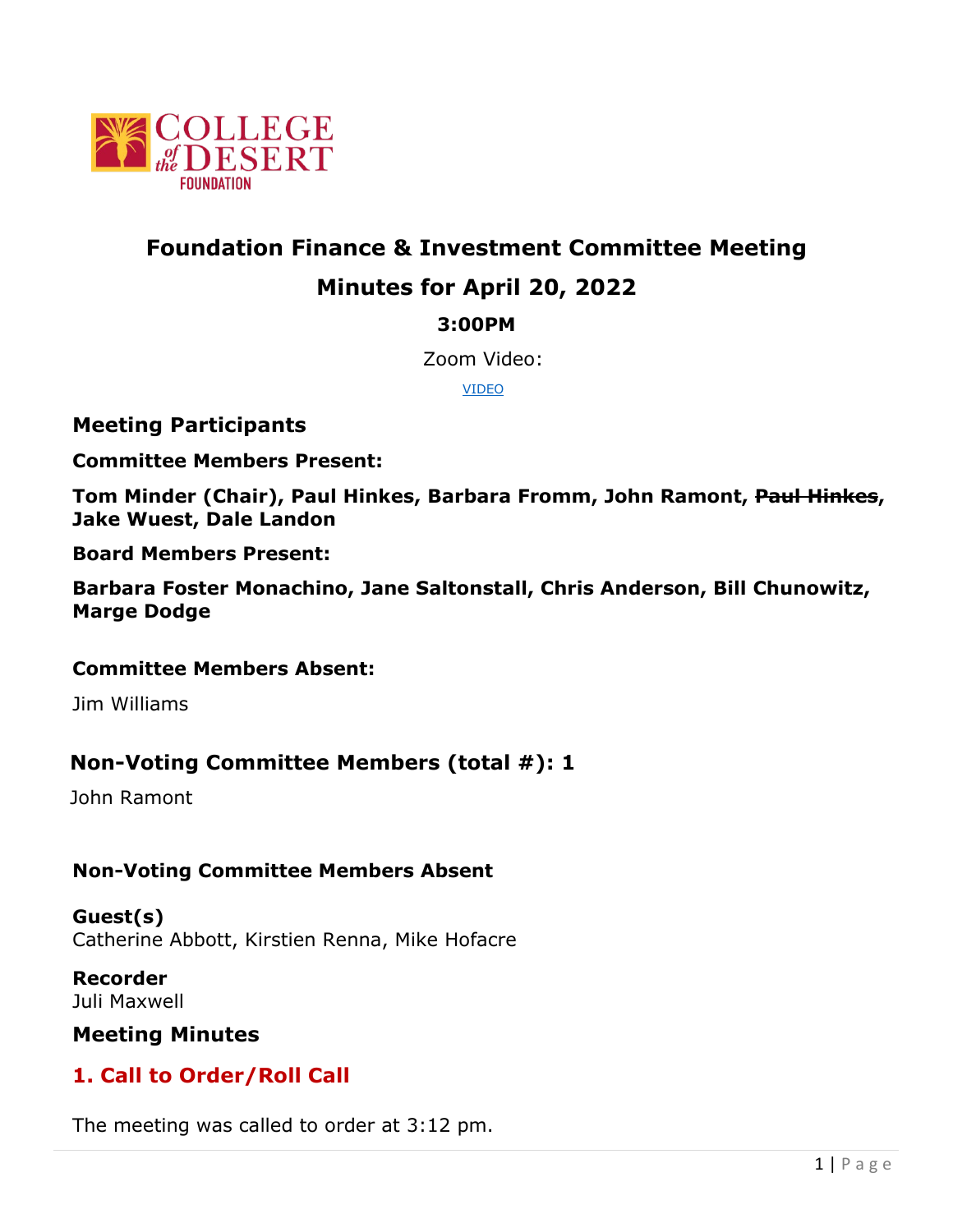## **2. Action Items**

**2.1Approval of Agenda: Regular Foundation Finance & Investment Committee Meeting of April 20, 2022 Agenda:** Pursuant to Government Code Section 54954.2(b)(2), the Committee may take action on items of business not appearing on the posted agenda, upon a determination by a two-thirds vote of the members of the legislative body present at the meeting, or, if less than two- thirds of the members are present, a unanimous vote of those members present, that there is a need to take immediate action and that the need for action came to the attention of the local agency subsequent to the agenda being posted as specified in subdivision (a).

## **2.2 Confirmation of Agenda: Approval of Agenda for the Regular Finance & Investment Committee Meeting of April 20, 2022 with any addition, corrections or deletions.**

Paul Hinkes moved to approve the agenda with the additional item of "Budget Workshop" added to the beginning of the agenda, Dale Landon seconded. Motion carried.

## **3.Minutes**

#### **3.1 Approval of regular Finance & Investment Committee Meeting Minutes – March 23, 2022.**

Jake Wuest moved to approve the minutes from February 16, 2022 and Paul Hinkes seconded, motion carried.

## **4. Comments from the Public**

**Public Comments:** In accordance with Senate Bill 361 and quidance from the California Department of Public Health on gatherings, remote public participation is allowed and will be accepted in person, by email to [codfoundation@collegeofthedesert.edu](mailto:codfoundation@collegeofthedesert.edu) and read into the record during public comment or by using the raise your hand function by joining the Zoom link. There is a time limit of three (3) minutes per person. All comments must be submitted or brought forward prior to the end of the public comments section. Persons with disabilities may make a written request for a disability-related modification or accommodation, including auxiliary aids or services, in order to participate in the Committee meeting. All requests should be directed to the Foundation in advance.

There were no comments from the public received.

### **5. Discussion and Action Items**

### **5.1a (Added) Budget Workshop**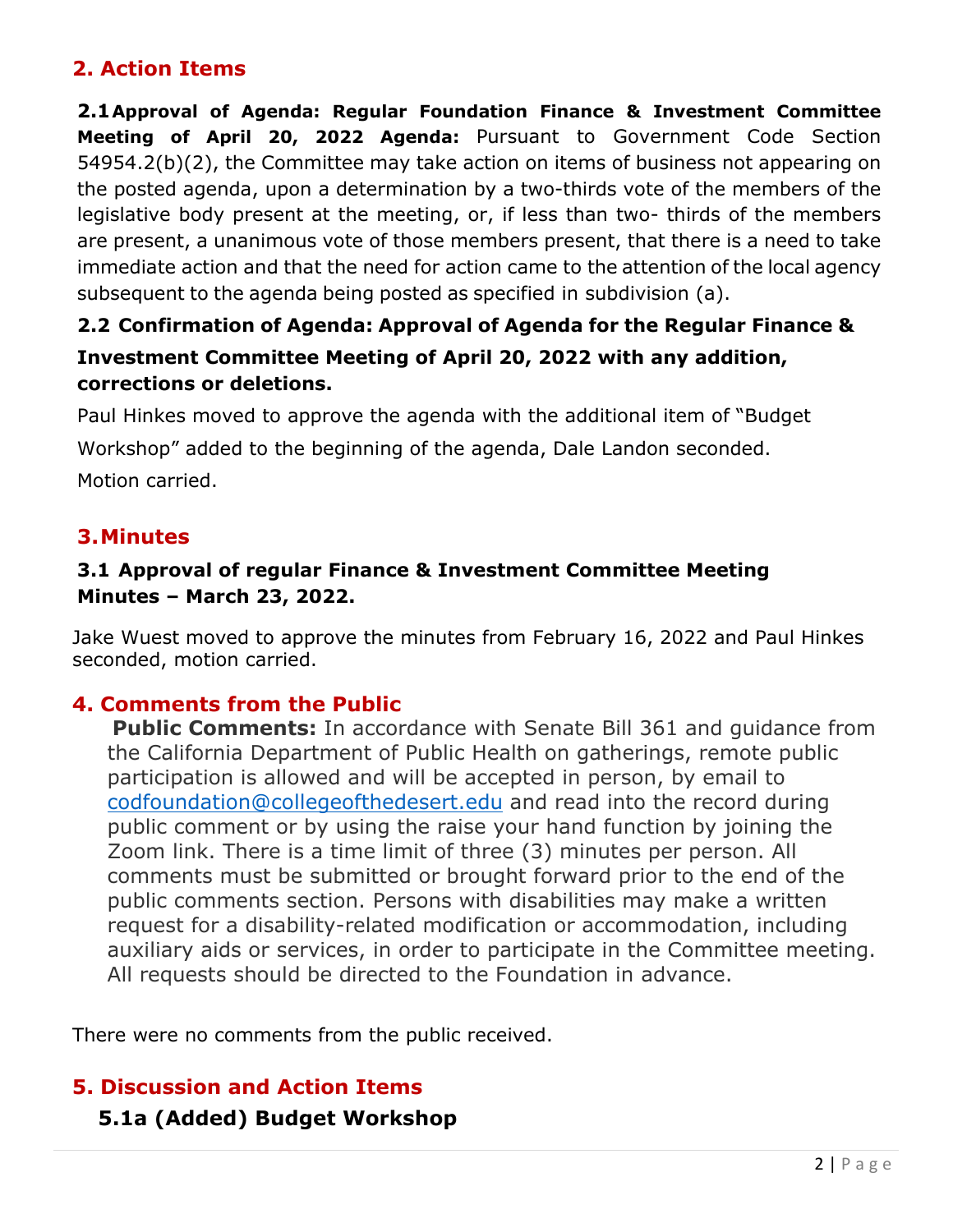## **Kirstien Renna presented the Budget Workshop to the committee.**

(Presentation will be attached)

## **5.1 Review and approve the February 28, 2022 Financial Statements**

Tom Minder asked Kirstien to go over just the highlights of the financial statements for February 28, 2022. Kirstien Renna reviewed the financial statements ending February 28, 2022, and reported that as of February 28, 2022 total fundraising revenues was \$2,354,253 or 102.8% of the 2021/22 budgeted fundraising goal of \$2.3M, investment activities for the month of February were (\$704,592) and YTD through February 28, 2022 were down by (\$1,021,358.) Total expenditures for YTD through February 28, 2022 were \$2,503,102 with operating/general expenses of \$1,037,410, fundraising expenses of \$40,797, program expenses \$1,037,805 and investment expenses of \$387,090. Total Net Assets as of February 28, 2022 were \$54,510,339.

| 5.1 Follow-up Items | 5.1 Task of | 5.1 Due by |
|---------------------|-------------|------------|
|                     |             |            |

## **5.2 Review second draft versions of 2022/23 Budget**

Kirstien informed the committee that as requested at the March 23rd Finance and Investment Committee meeting, she had reached out to Brandon Harrison, Partner with Eide Bailly to see if he could share some best practices for budgeting for similarly sized educational nonprofits. Kirstien reported that Brandon had explained that although he does not work with budgets directly, most nonprofits he works with do not budget for their contributions/scholarships in their operating budget and do not usually have a balanced budget. Additionally, what he had seen was that most similar nonprofits project their expense budgets based on funds projected to be spent only from their unrestricted fund as most of the funds raised in a given year are for restricted purposes that will be spent according to the donor's criteria over a period of time that may or may not fall within a given fiscal year. It was Brandon's recommendation that the Foundation not include these restricted amounts in our expenditure budget.

Kirstien then gave an overview of the 10-year unrestricted fund activities. As Tom was concerned about the time he asked to table the conversation until the next Finance Committee meeting. Kirstien Renna recommended the committee review the proposed unrestricted only budget (draft#3) and the 10-Year Unrestricted Fund Analysis and suggested that the